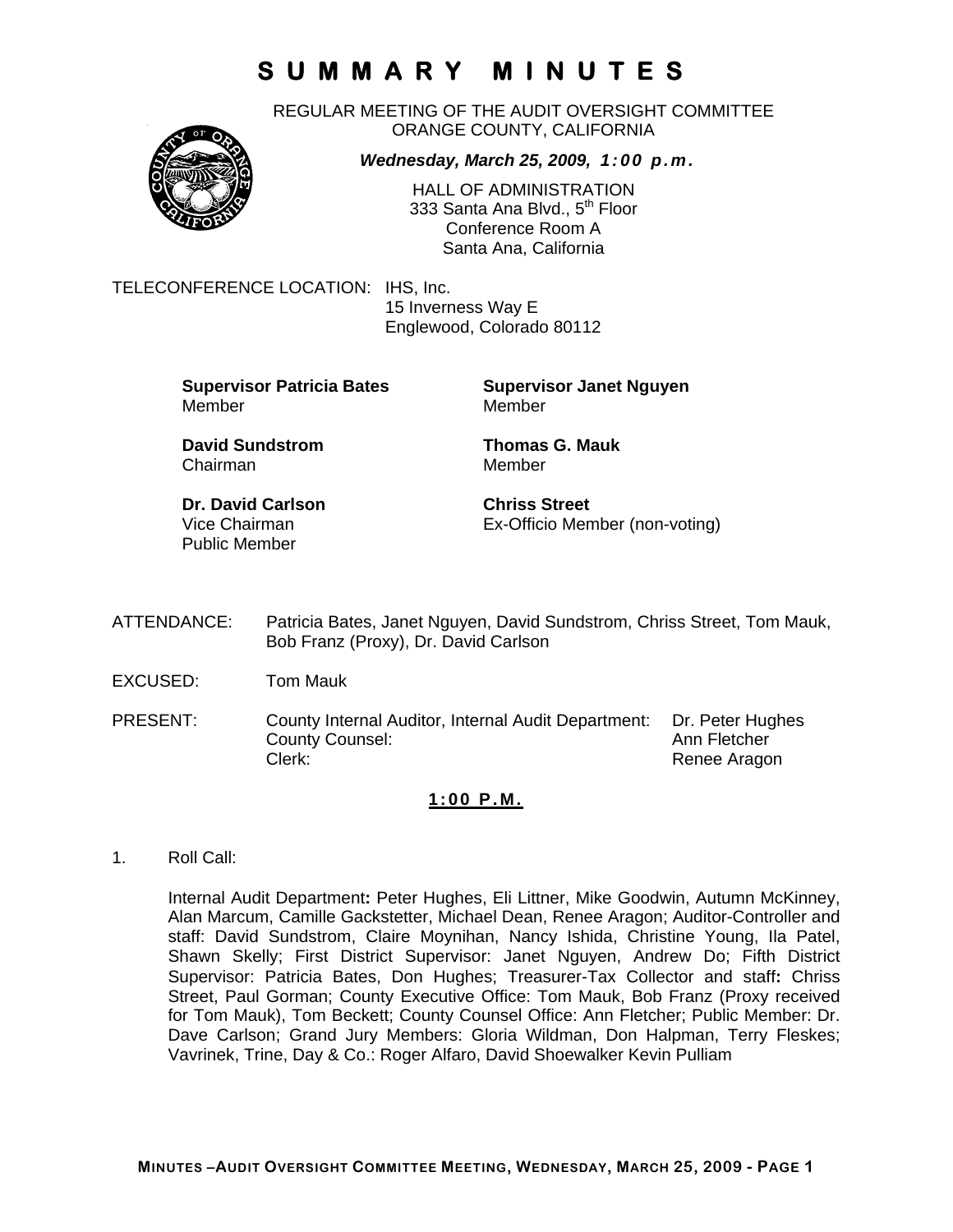- 2. Approve Audit Oversight Committee Minutes of December 11, 2009 VOTE: Motion-Bates, Second-Franz (proxy for Mauk), Sundstrom-Yes, Carlson-Yes Nguyen-Excused **Approved**
- 3. Receive Required Communications pursuant to SAS 114 from External Auditors, Vavrinek, Trine, Day (VTD) and Co. **No reportable action taken.**

Mr. Kevin Pulliam addressed the Committee members and discussed the letter presented as required of VTD by AICPA's Statement on Auditing Standards 114. The letter addresses the Comprehensive Annual Financial Report (CAFR), the OC Development Agency, John Wayne Airport and OC Waste & Recycling. The letter documented VTD responsibilities and the County's responsibilities, audit scope, significant estimates and significant audit findings that included 4 new GASB standards that were implemented within the County's financial statements.

Supervisor Nguyen joined the meeting at 1:10 pm. Supervisor Nguyen asked for clarification on Page 6, Capital Improvements, Criminal Justice Facilities, Buildings and Improvements, Internal Service Fund. Mr. Roger Alfaro, VTD, stated the items make reference to accounting entries that were proposed as part of the audit. The first item, expense classification on the account balance and the second item represented a separate transaction from a different fund.

Mr. Street asked for clarification on page 6, Defined Benefit Plan, Benefit paid investment with trustee to reconcile OCERS trust of \$4m. Mr. Alfaro stated the entry pertains to the investment balance as reported in the financials at year end. As part of testing, there was one additional entry reconciled to the investment balance. On page 7, John Wayne Airport \$10m, Mr. Street asked if it was a credit. Mr. Alfaro stated the entry was a credit and represented a valuation of a complex at the airport. On page 8, Government Activities, \$70m entry for expenses and various functions, Mr. Street requested clarification because he felt it was a high dollar amount. Mr. Alfaro stated that when the financial statements were converted at year end from the fund level and during that conversion, this was one additional entry that resulted in expenses and income being grossed up and the entry was to reduce that.

This was in relation to the new accounting pronouncement. Dr. Carlson stated he agreed that the dollar amounts seemed rather large and requested additional explanation.

Mr. Alfaro explained the County made a payment during the credit year to set up and fund the OPEB obligation. In that process, on one basis of the county it was reflected as an expense and on the full accrual (or normal) of the county in the process, that entry/expense was converted to an asset. In that conversion process the expense remained in the income statement and the balance was adjusted in income to net it out. It was essentially reducing that affect to leave the net result of the asset on the County's financial statements.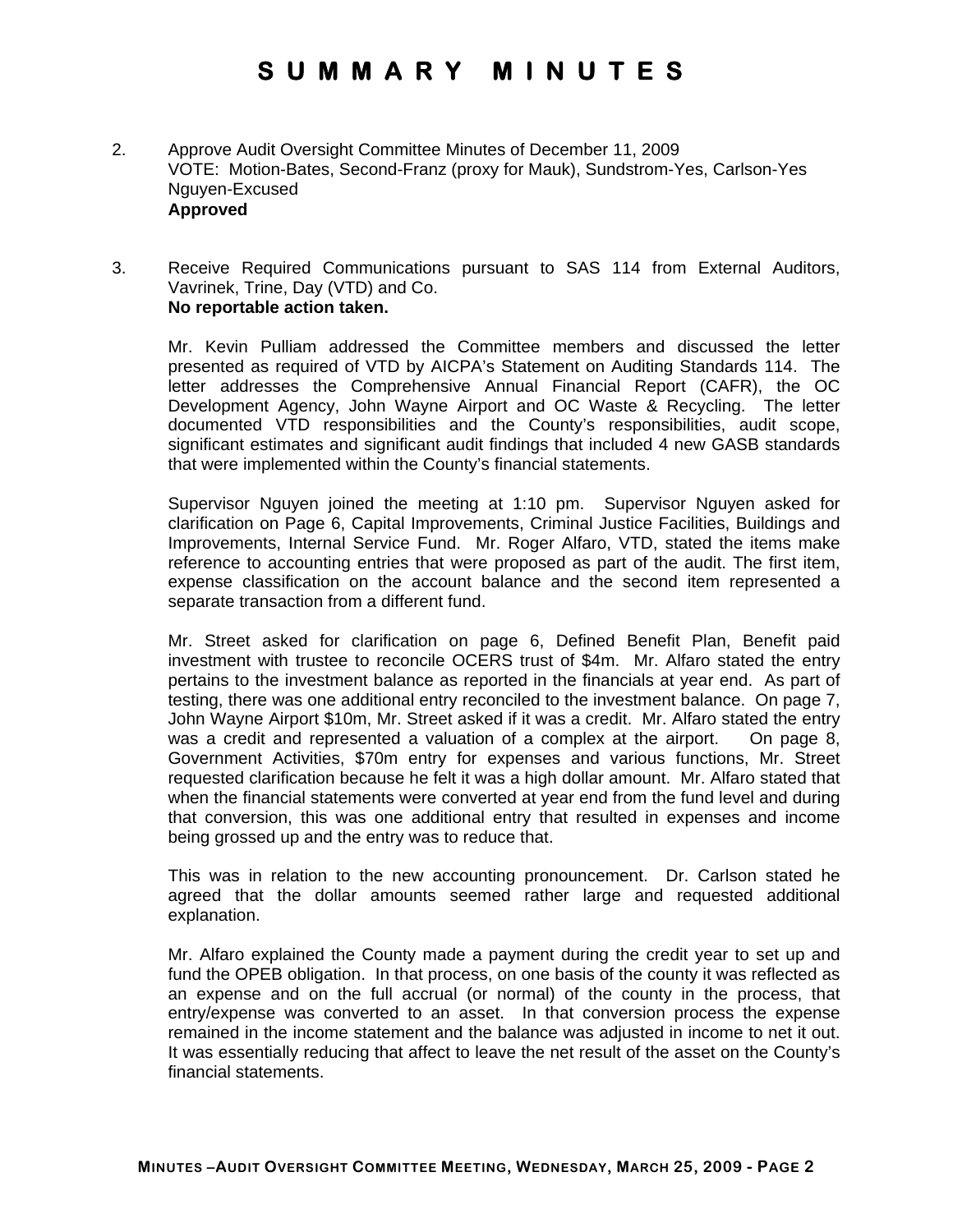Mr. Street asked if we were funding OPEB at that level of \$70 per year. Mr. Tom Beckett stated the amount reflected the initial funding of the trust at OCERS. He explained there was a transfer from County funds to OCERS in the initial balance in the county books a forehand and was transferred to OCERS. Mr. Street asked the approximate annual cost and was informed it would be less than half the amount.

Dr. Carlson had additional questions about the amount of adjustments on Schedule B. Mr. Alfaro stated the activity was not unusual because of the volume of detail. Typically exceptions would be found throughout the audit process.

Mr. Sundstrom stated he didn't recall why the note receivable of \$16m was recorded. Ms. Moynihan explained OC Public Works, Katella Yard sale was to occur in 06-07 and all proceeds should have received in 07-08 and the transaction should have been reflected in the books, but it was not recorded.

The item was a year-end accrual that was missed.

Dr. Carlson asked for clarity if any of the other entries were missed by management in the close of the books. Mr. Sundstrom responded yes.

Ms. Moynihan noted the items listed were all missed by management except for the \$70m because of how the money was allocated. The large dollar did not have a large affect on the financial statements. The others were due to being missed and there were a few changes to accounting theory approach related to debt. Mr. Sundstrom stated the parking lot at JWA was not missed, but was the result of discussions and some disagreements. Dr. Carlson stated he felt the issue was resolved by the external auditor and not internally. Dr. Carlson asked and stated that Schedule B was NOT cause for alarm or concern. Mr. Alfaro stated it was a fair statement. He added the management letter had not been presented to the AOC yet. He felt the management letter would provide some discussion about the issue and process. He felt none of the items presented caused them to rise to the level of significant deficiency in the financial statements. He stated that some of the items will be raised in the management letter findings but that the items even though large in dollar terms still did not rise to the level of a reportable significant deficiency.

Supervisor Bates asked that the County address some controls going forward to ensure that these types of adjustments wouldn't have these large numbers in the future. Mr. Sundstrom answered yes that they had been looking at what was in the management letter. Supervisor Bates noted that this was important information and that it should be sent to the Board in a memo. Mr. Sundstrom responded he would provide the memo. Ms. Moynihan added that the claims process would perform additional controls after the fact to ensure that the accounts payable accruals that should have been done at yearend were indeed done. If items are detected, adjustments would be done at that time. Mr. Sundstrom stated there would probably always be some level of adjustment but hopefully not as much in the future.

Mr. Mauk entered at 1:21 p.m.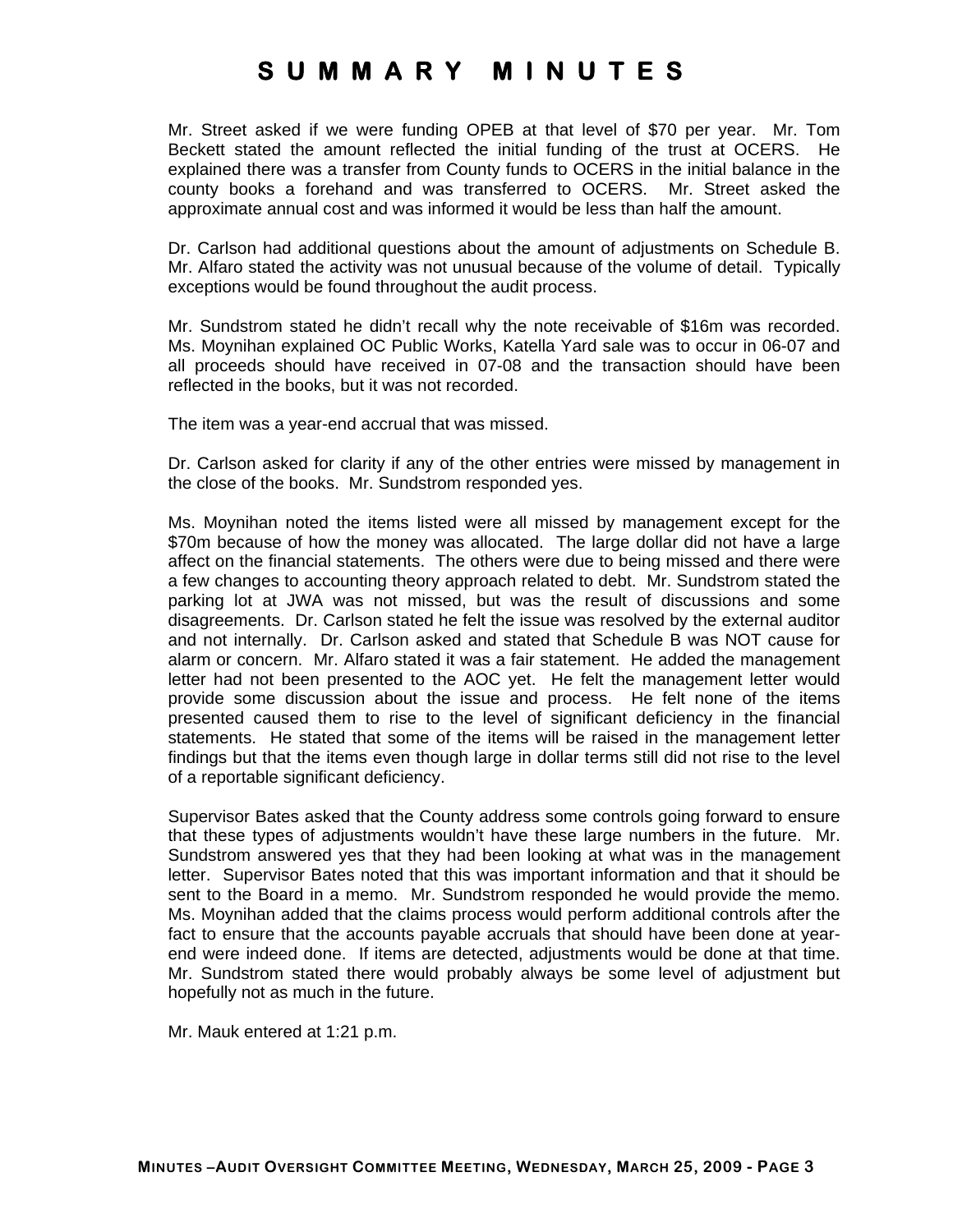4. Receive Status of the SIVs Held in the County's Investment Pool and related 2007/2008 CAFR Draft Footnotes and direct staff (continued from AOC 9/17/08, Item 6, 5/29/08, Item 5, 2/28/08, Items 6 and 8, December 11, 2009, Item 3) **No reportable action taken.** 

Mr. Paul Gorman provided a hand out and a status of the SIVs. He stated the balance continued to decrease with maturities and coupon payments. There remained one asset that went into receivership. The holdings of CCUSA matured. The K2 final holding would mature on June 9, 2009. Tango Finance final holding would mature on June 10, 2009. Whistle Jacket Capitol holding remained at \$62 million after an \$18m principal pay down last October. The Receivers announced they signed and memorialized the agreements with Goldman Sachs to go forward with a restructuring. It meant they would sell the assets in a competitive auction with a number of bidders and it was expected to occur on April 29, 2009. The location was uncertain. The Receiver stated they make some presentations and the County would have access to those to gain an understanding of what options would be available. Mr. Gorman stated as information was received it would be sent to the Board. Mr. Mauk asked what the value of Whistle Jacket on the books. Mr. Gorman responded \$84 million and stated our portfolio was still highly rated in spite of the downgrades.

5. Discuss Audit Oversight Committee Activity Calendar **No reportable action taken.** 

> Dr. Peter Hughes presented the AOC Activity Calendar as a year-at-a-glance aide. It was designed for the AOC members and the public to identify the reoccurring events of the Audit Oversight Committee by quarter. It is considered a Best Practice in the profession. Dr. Hughes welcomed comments from the AOC regarding its content and utility. It was recognized as a helpful aid and supportive comments were made by AOC members.

6. Consider revising AOC Bylaws for AOC membership changes (continued from AOC 12/11/08, Item 4) VOTE: Mauk-Moved, Nguyen-Second, Bates-Yes, Sundstrom-Yes, Carlson-Yes **The item was tabled**.

Mr. Sundstrom stated he was considering changing the AOC Bylaws. He stated the background was that the preceding Grand Jury had recommended membership changes in a past report entitled "*Going, Going, Gone. Post Bankruptcy Controls*." In the report, the Grand Jury recommended adding a member representing the Department of Education and a member representing the League of Cities. The concept was discussed at the last AOC meeting and at that time, Mr. Sundstrom recommended removing the Chair and Vice Chair of the Board of Supervisors from the AOC and instead adding public, non-County employees to represent each supervisorial district instead of the BOS Member themselves. Supervisor Moorlach at that time stated, the Board was evaluating the sizes of all the Boards, Commissions and Committees and requested the item should be continued for future discussion.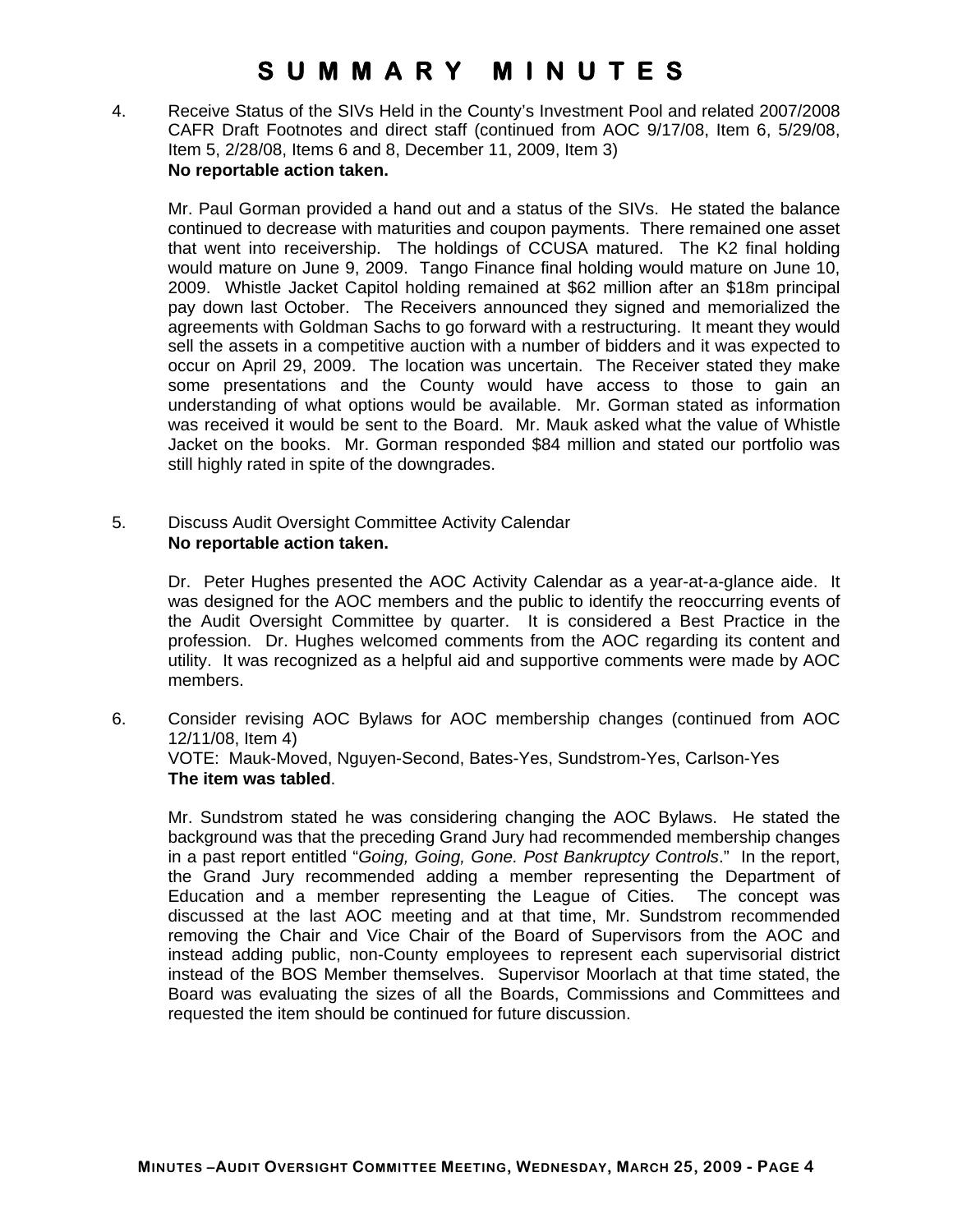Returning this item to the agenda for discussion, Mr. Sundstrom stated he felt the Committee operated well and had been operating well for the past 10 years but felt at the margin it could get better if the Committee was represented by each Supervisorial District similar to the structure of PFAC. PFAC held five public committee members represented by each supervisorial district. Mr. Sundstrom noted that the AOC was the Board's committee and that unless there was 100% concurrence of the Board of Supervisors in making this change, he was not interested in recommending the change.

Mr. Mauk clarified that two membership compositions were being considered. First, the Grand Jury recommendation to add representatives of the school board and of the League of Cities; and second, Mr. Sundstrom's recommendation to add representatives from each supervisorial district replacing the Members of the Board themselves on the Committee. Mr. Sundstrom stated it was one solution to two questions. Mr. Mauk stated he did not support the second recommendation. He felt having the Board presence on the AOC was valuable and should not be removed. Mr. Mauk felt the AOC was different from the Treasury Oversight Committee and the logic to consider schools and league of cities was not needed at that time. Mr. Street stated there were two members of the school board on the Treasury Oversight Committee (TOC) appropriately. Mr. Mauk felt the scope of the work of AOC was mostly internal. Mr. Sundstrom stated he provided copies of his reports to the TOC and if they felt it important to attend the AOC meetings, they were open meetings and could attend at will; however, he did not see the benefit of adding school board members. Mr. Mauk moved to table the item and Supervisor Nguyen seconded.

Mr. Mauk left the meeting at 1:50 pm.

7. Receive and file Fraud Hotline Activity Report for the period July 1, 2008 through December 31, 2008 VOTE: Bates-Moved, Carlson-Second, Nguyen-Yes, Franz (proxy for Mauk)-Yes, Sundstrom-Yes **Received and Filed.** 

Dr. Hughes presented the Fraud Hotline Activity Report for the period of July 1, 2008 through December 31, 2008. He stated it was a best practice of the industry to make periodic reports to the Audit Oversight Committee regarding the hotline activity. Dr. Hughes reported there was an increase of 62% in activity from the prior reporting period. It was not an alarming number as the calls/complaints increased from 39 to 63 from the last reporting period. He stated the vast majority of calls come in during operating hours. He informed the Committee members that the hotline was monitored 24 hours a day and coverage was provided after hours by a contractor. Dr. Hughes explained the process and accessibility availability to employees, the public and vendors. He stated whenever an audit is conducted the auditee is informed that IAD oversees the County's Hotline and informs them how to access it.

Supervisor Nguyen requested an explanation about the purpose of the Hotline. She was concerned that the hotline was not being used for its intended purpose. She stated the callers should be referred to more appropriate departments to handle the issues and save staff and contractor resources and costs.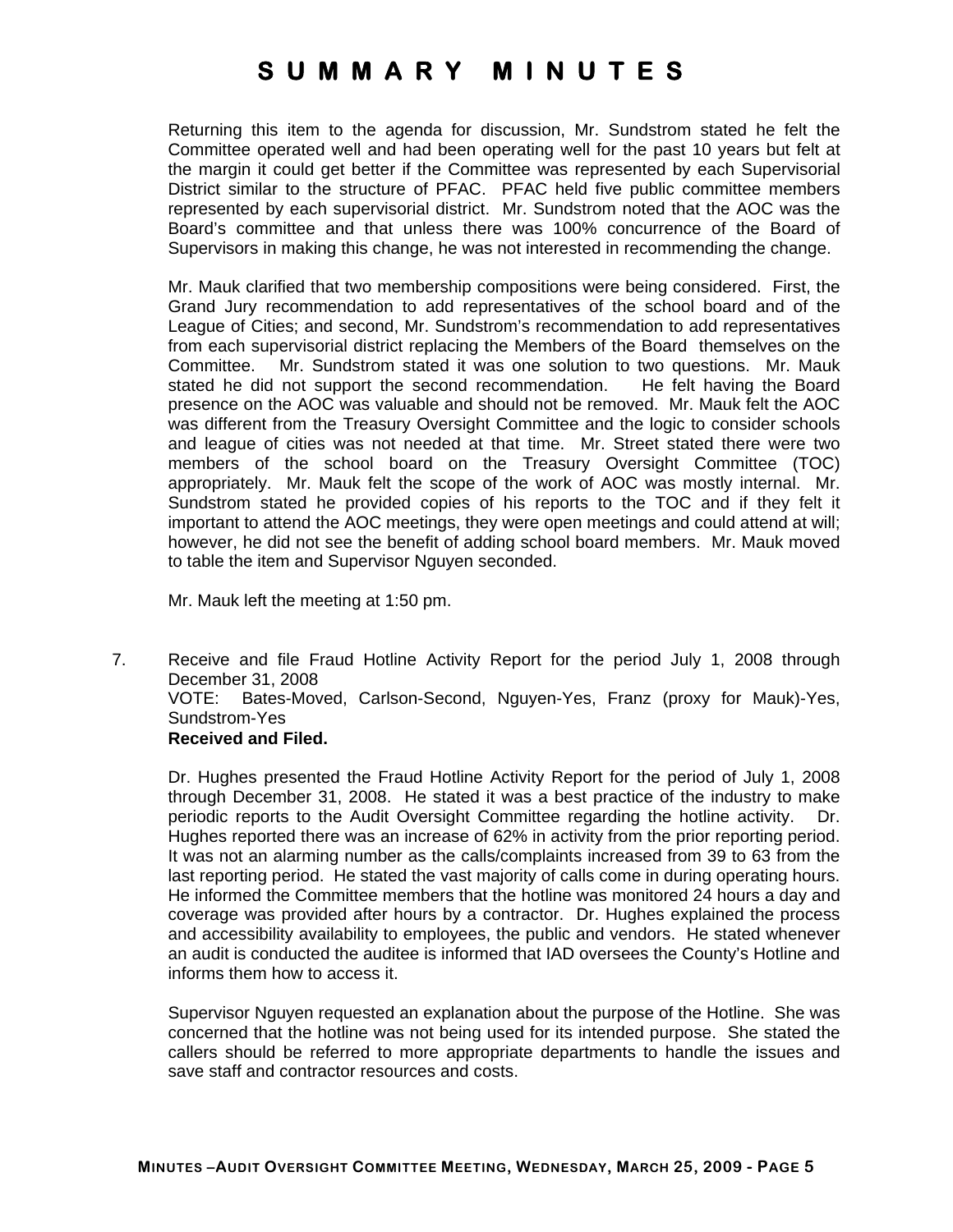Dr. Hughes stated approximately half the calls received were referred out such as welfare fraud. IAD only addressed allegations under its sphere of influence. Dr. Hughes reported the cost for the contractor during off hours was approximately \$6,000 per year. He added IAD promoted availability to vendors, as well as to County employees, to report any suspicious behavior of other vendors or county workers. The coverage for the Hotline is broad and includes allegations of waste, fraud and abuse for county activities. He added that providing the 24 hour coverage was requested by the Audit Oversight Committee in the past so if employees were intimidated to place calls during working hours, the 24 hour access was provided for such instances.

Supervisor Nguyen requested a log of calls and activities to reevaluate and justify the need for a contractor to provide 24 hour coverage. Mr. Sundstrom stated it could only take one very bad call that might not have happened to place an incredible blemish on the County. It was that one call or that one possibility that he felt should keep the availability during nights and weekends. If there were zero calls, Mr. Sundstrom stated he would not recommend removing or canceling the hotline.

Mr. Sundstrom felt that a one-stop shop for a single County hotline should be considered. Supervisor Bates commented that Supervisor Moorlach raised a similar issue for OCTA and that because of confidentiality it was noted each individual agency should have its own hotline. Dr. Hughes stated that he does coordinate with other agency hotlines and that the unique and specialized nature of the DA's, HCA, and SSA programs required them to maintain their own hotlines as noted by Supervisor Bates regarding OCTA. Dr. Hughes welcomed the opportunity to provide additional data as requested by Supervisor Nguyen and stated he would have more data for the next AOC meeting. He stated that the Hotline Report was for their benefit in overseeing both County ethics and compliance programs and he welcomed their insights as to ways to improve its usefulness to them. Dr. Carlson stated it was not a good time to remove the 24 hour 7 day-a-week Hotline coverage given the current economic struggles. Supervisor Nguyen suggested renaming the hotline to the OC Hotline or to consider other name options that might have more appeal.

8. Approve OC Internal Audit Department Status Report for Period October 1, 2008 through December 31, 2008, and Executive Summaries of Audit Finding Summaries for the Period October 1, 2008 through December 31, 2008 **Approved.** 

VOTE: Nguyen-Moved, Franz (proxy for Mauk)-Second, Bates-Yes, Sundstrom-Yes, Carlson-Yes

Dr. Hughes explained the status report and explained notations or comments. He stated that IAD had its budget cut by one administrator and two auditor positions that were vacant. Due to the budget reductions, IAD had to assign to audit management the full time duties of the administrative position. Dr. Hughes stated that nearly 1400 hours were removed from next years audit plan as a result. With those changes, he noted that the IAD was on schedule to complete its planned audits, subject to the approved revisions. Dr. Carlson asked why the payroll audit on page 4 was delayed. Dr. Hughes noted that while the sheriff payroll was on the audit plan, the BOS directed the Performance Audit Director to look at their overtime issues at about the same time IAD was planning to start the audit. Therefore, IAD postponed the audit to allow the Performance Audit Director to complete their audit.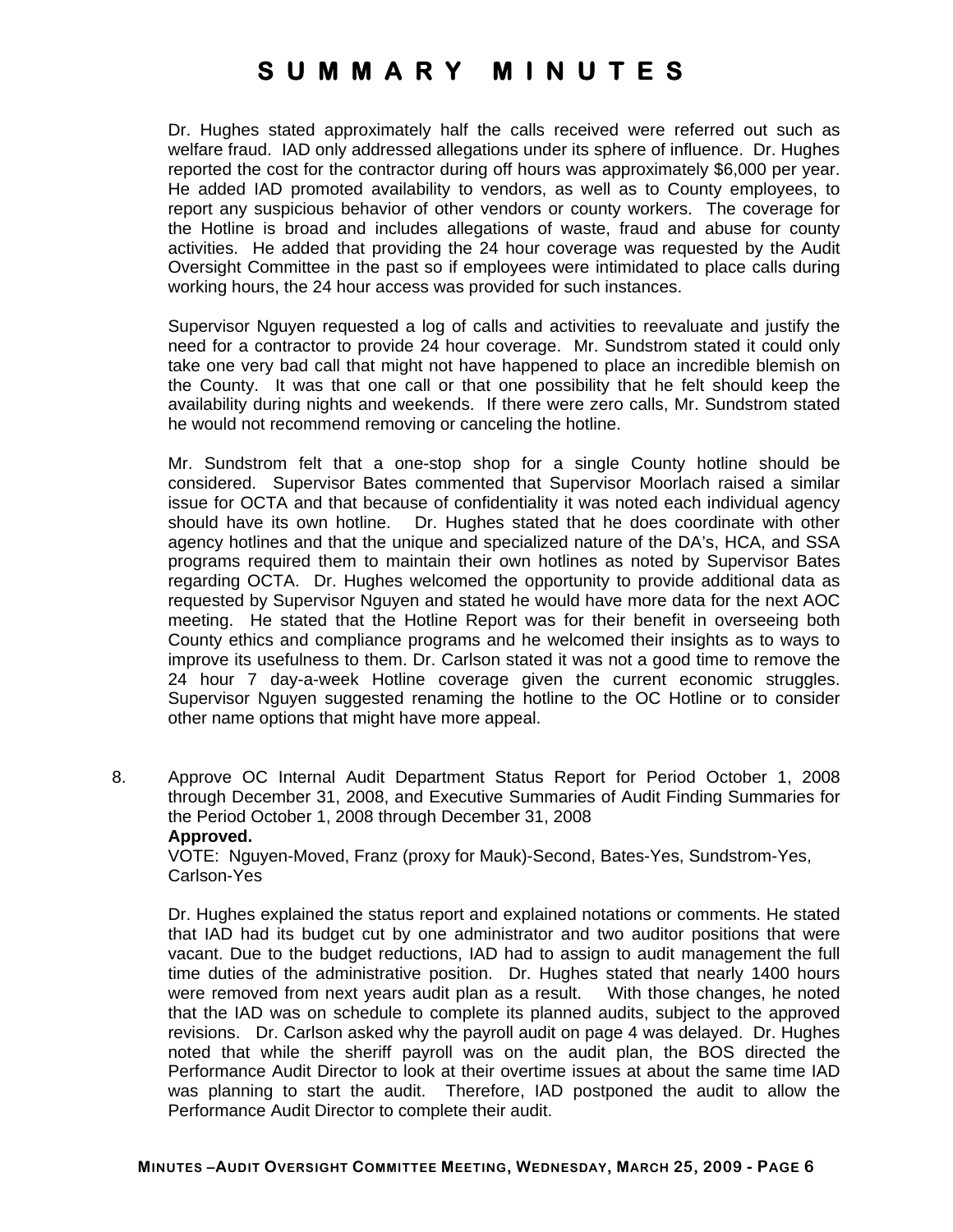The IAD would still pursue the payroll audit because it had the highest payroll of any department; and they were also the only department not part of the VTI electronic time recording system. The audit would be started within one month. Mr. Street and Mr. Sundstrom stated they were in discussions with Sheriff staff about joining VTI. Mr. Sundstrom commented about the CAPS+ implementation and shared services work. He offered purchasing services to IAD if needed. Dr. Hughes responded it was a great offer but didn't expect any activity because there was no money to spend. Mr. Street stated Mr. Sundstrom was considering consolidating the collections office with the Treasurer's office and felt there would be a great benefit. He stated it was a concept only and that many issues need to be addressed with the unions.

Dr. Hughes discussed IAD participation in the CAPS+ implementation in assessing the adequacy of internal controls in the systems. It had been a very successful participation. The status of all audit findings in the follow up audit process was presented. Dr. Hughes was pleased to report that the majority of all recommendations were implemented by the first follow up.

9. Receive and file External Audit Coverage 2nd Quarter Status Report FY 08/09 **Received and filed.** 

VOTE: Carlson-Moved, Nguyen-Second, Bates-Yes, Franz (proxy for Mauk)-Yes, Sundstrom-Yes

Dr. Hughes stated a summary was provided and the audits were tracked until resolution. Dr. Hughes stated some items held a long shelf life. There was no material issues brought to the attention of the AOC this past quarter. Supervisor Bates stated the BOS discussed a review of a contractor's service delivery in Social Services Agency and felt it would possibly be an area Internal Audit could assist. She noted that the CEO office began the review but the information would be needed in an urgent matter. Supervisor Bates would speak with the CEO and get back to Dr. Hughes. Dr. Hughes stated certainly that Internal Audit would rally resources for any item the BOS or AOC felt urgent.

10. Nominate and appoint Chair and Vice-Chair for 2009 Audit Oversight Committee and approve 2009 AOC meeting dates.

**Nominated and appointed David Sundstrom as Chairman of the Audit Oversight Committee for 2009 and nominated and appointed David Carlson as Vice-Chairman of the Audit Oversight Committee for 2009.** 

VOTE: Bates-Motioned, Sundstrom-Second, Nguyen-Yes, Franz (proxy for Mauk)-Yes, Carlson-Yes

Supervisor Bates nominated David Sundstrom as Chairman and David Sundstrom nominated David Carlson as Vice Chairman of the Audit Oversight Committee for 2009. The motion was seconded by Dr. Carlson and the item carried.